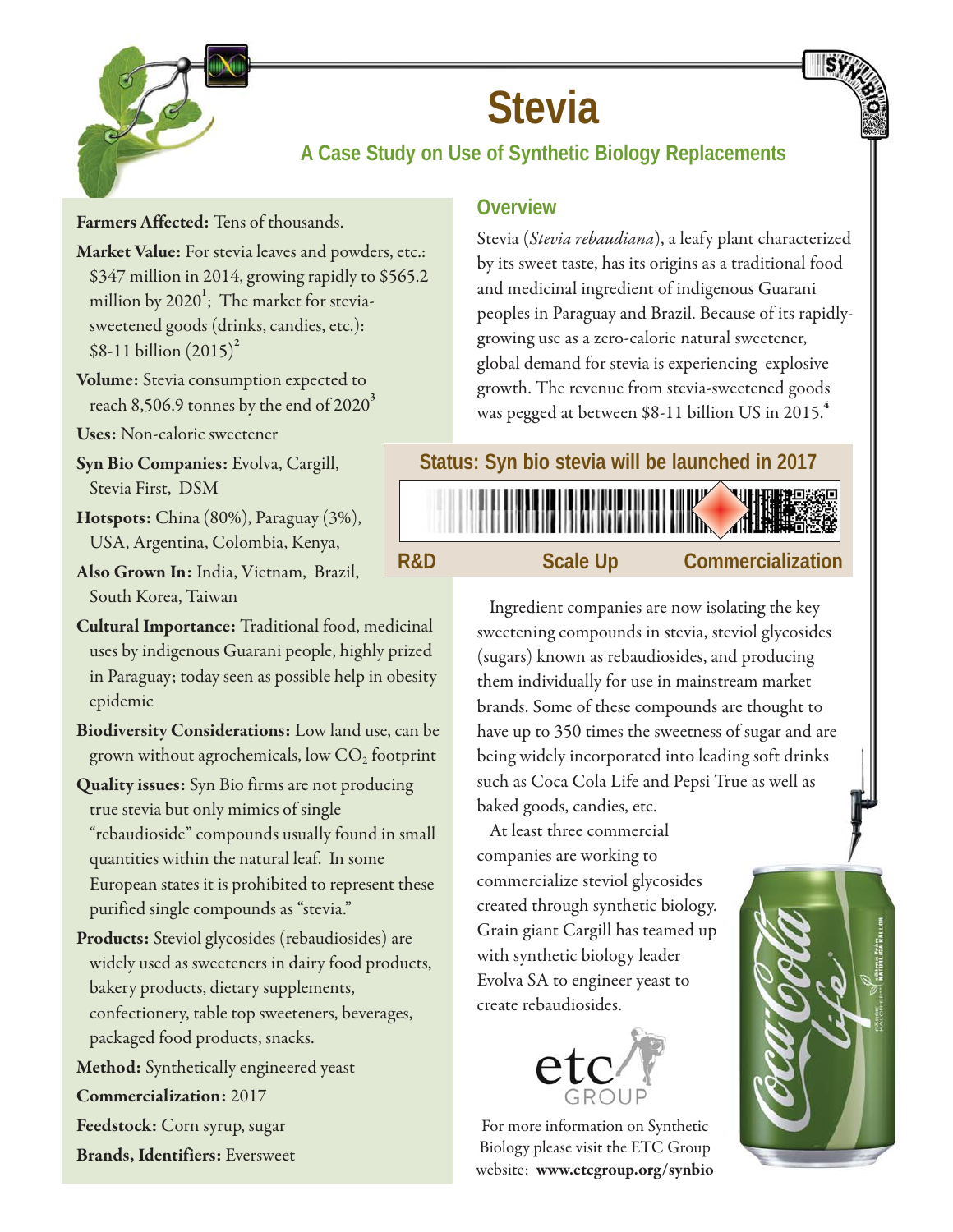Their syn bio sweetener, named Eversweet, is ready for market but has been delayed until 2017 while optimizing production and awaiting regulatory approvals. Cargill is already one of the world's largest players in stevia. Stevia First of California have also developed steviol glycoside ingredients produced from a similar fermentation process. A third company, the multibillion-dollar Dutch chemical producer DSM, is also scaling up its "fermented" syn bio stevia product.

#### **What is Stevia?**

Stevia is a natural sweetener for food and beverages derived from Stevia rebaudiana, a leafy plant originating in the border region of Paraguay and Brazil in South America. Characterized by its sweet taste, it is claimed to be a zero-calorie alternative to sugar. The use of stevia originates with indigenous Guarani peoples, who use whole stevia leaves medicinally as well as to sweeten Yerba mate and other foods. While whole stevia is still used, commercial use has focused on a range of single sugary compounds extracted from the stevia leaf, known as Steviol glycosides. These include Reb A (Rebaudioside A), Reb C, Reb F, Reb M, Reb D, Reb X and Stevioside. These compounds can have up to 350 times the sweetness of sugar. Some purified rebaudiosides (e.g. Reb A) have been approved for use in food products in major markets such as the US and Europe, even though the use of whole stevia leaf for food is restricted because regulators claim they have 'inadequate toxicological information' to determine safety. In response to growing concerns and regulatory action to counter the global obesity epidemic, the food and soft drink industry in particular is embracing use of these intensely sweet rebaudioside extracts as a means to cut down sugar in processed foods. Coca Cola for example uses stevia extracts in 45 different products, including its high-profile "Coke Life," sold in 15 different countries. According to business research compiler Future Market Insights, the global stevia ingredient market could reach \$565.2 million US by 2020, amounting to 15% of the global sweetener market, and revenue from stevia-sweetened goods was pegged at between \$8-11 billion US in 2015.**<sup>5</sup>**

According to the Global Stevia Institute, more than 5,000 food and drink products now contain steviol glycosides.**<sup>6</sup>** In 2009 the World Health Organization estimated that steviol glycosides have the potential to replace 20-30% of all dietary sweeteners in the coming years. **7**

#### **Stevia as a Natural Product**

Stevia originated as a wild plant in Paraguay and the border region with Brazil; however, wild stevia is now virtually extinct.**<sup>8</sup>** Today all stevia leaf comes from stevia farms. It is most widely cultivated in China, Paraguay, Argentina, Kenya and the United States, but is also being established in Colombia, India, Vietnam, South Korea, Taiwan and Brazil. Global cultivation in 2010 was estimated at 50,000 acres. Over 80% of stevia is grown in China and only 3% in its place of origin, Paraguay.

Stevia growing was introduced to Kenya by Malaysian Company PureCircle Inc. and acreage has rapidly grown since. PureCircle buys all 10,000 tonnes of Kenyan stevia leaf from 5-6,000 Kenyan farmers based in eleven counties and hopes to scale up Kenyan growing of this crop to 10,000 farmers. When ETC Group spoke with Kenyan stevia farmers in Kericho county, we learned they typically devoted a quarter to half an acre of their small farm to stevia. However, the comparatively high prices for growing stevia were leading them to uproot their tea crops to plant stevia, and there was a lot of excitement and pride in the new cash crop. The leaves can be harvested every 2-3 months (by hand) and bushes last for five years before quality drops.<sup>9</sup>

Most of the world's stevia leaf is chemically processed into steviol glycosides by a handful of companies, principally PureCircle and Cargill. The most widely used glycoside is Reb A, which also has the highest concentration in stevia leaves. However, Reb A suffers from a slightly bitter metallic aftertaste; so its use in soft drinks and other applications needs to be supplemented by sugar. Subsequently stevia companies have been trying to commercialize other glycosides found in much smaller quantities in natural stevia, such as Reb X, Reb D and Reb M.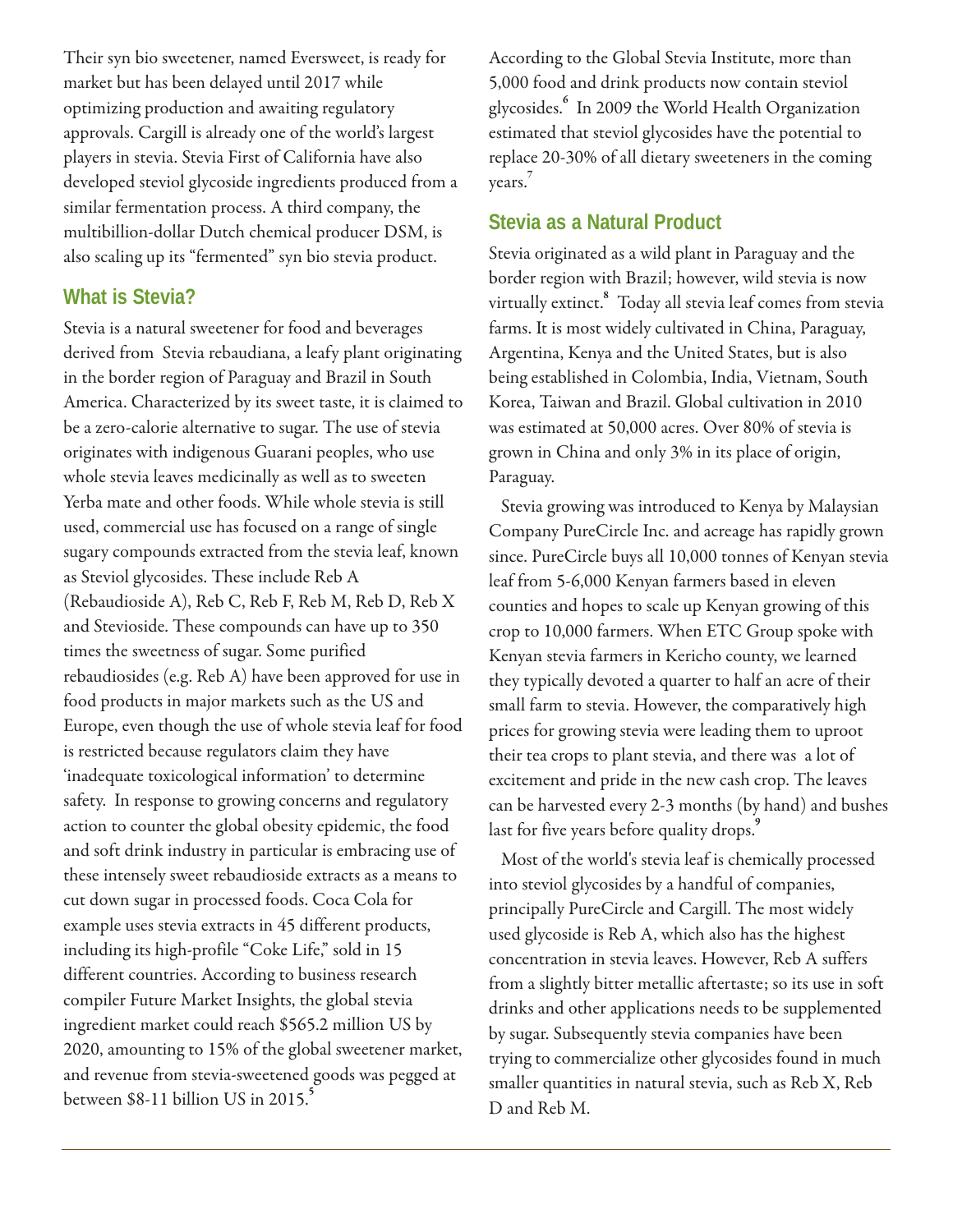Because of the smaller quantities per leaf, larger harvests are required to extract commercially useful amounts. US and European regulators have approved several specific steviol glycosides for food consumption, including Reb A, Reb C, Reb D, Reb F, Reb M and Reb X. Indigenous advocates and some natural health practitioners point out that it is misleading to call these purified rebaudioside ingredients "stevia," "natural," or to use images of the leaf. In some countries (eg. Germany, Switzerland and Austria) national guidelines prohibit misrepresenting chemically purified rebaudiosides in these ways.**<sup>10</sup>**

#### **Biodiversity and Cultural Considerations**

Much of the marketing around commercial stevia stresses its origin from indigenous communities. Stevia was originally used as a sweetener and medicine by the Kaiowa Guarani in Brazil and the Pai Tavytera Guarani communities in Paraguay, who refer to it as Ka'a He'ê (meaning "sweet herb"). Paraguay in particular regards stevia as a national treasure. The Pay Tavytera have a small population of 15,000 who now have access to only a small part of their traditional territory. Despite being hunters, fishers and gatherers, they are increasingly dependent on small scale agriculture and paid work on cattle ranches. The Brazilian Kaiowa Guarani have dwindled to 46,000 people who have also lost most of their territory and are now largely living precarious lives on small reserves surrounded by sugarcane plantations and cattle farms, where many work in slave-like condition.**<sup>11</sup>** Many indigenous advocates and others have pointed to the current commercial boom in steviol glycosides as a classic case of biopiracy, where the original stewards of stevia are granted absolutely no benefits from the ever larger corporate profits flowing from this plant in the global marketplace.

In biodiversity terms, stevia appears to be an ecologically benign crop. Stevia farmers that ETC Group interviewed in Kenya stressed that the plant does not require agrochemicals. The Kenyan farmers apply organic manure and weed by hand.**<sup>12</sup>** The Global Stevia Institute claims that stevia is a land-sparing crop, since high production can be attained on small bits of land.

Significantly, it may also be a much less carbon intensive crop than other sweeteners like sugar cane, and including the sugary feedstocks like corn syrup used for producing syn bio steviol glycosides. In a 2013 study, the carbon footprint of natural stevia was shown to be 79% lower than high fructose corn syrup (HFCS), 55% lower than beet sugar, and 29% lower than cane sugar, based on industry production standards.**<sup>13</sup>** A similar study in 2012 claimed that "high purity stevia sweeteners have a carbon footprint that is as much as 82% lower and a water footprint that is as much as 97% lower than other publicly available sweetener benchmarks".**<sup>14</sup>**

### **Synthetic Biology Production**

There has been intense interest and competition to commercialize the synthetic biology production of steviol glycosides, driven by two key factors. Firstly, synthesizing some of the rarer glycosides inside engineered microbes (ie. Reb X, Reb M and Reb D) holds out the possibility of being able to cheaply mass produce a steviol glycoside that does not have the bitter aftertaste of the more abundant Reb A. Even more exciting for the industry is the prospect that in many jurisdictions, the products of synthetic biology can be legally described and labelled as "natural" (because fermentation is legally considered a natural process). This means that such syn bio steviol glycosides could be very quietly incorporated into profitable natural products markets.

Two of the three companies working on syn bio stevia are large firms racing for commercialization. Cargill and Evolva's joint venture to commercialize Reb M and Reb D has been consistently ahead of schedule. They established a pilot production plant in Blair, Nebraska and in October 2015 they unveiled their commercial sweetener, dubbed "Eversweet," at a large ingredients conference in Las Vegas. They had expected it to enter the market in 2016. However, Evolva now says that Eversweet's entry to the US market will be later as they are attempting to bring costs down and are still waiting for the substance to recieve USDA approval as GRAS ("Generally Recognized As Safe")**<sup>15</sup>**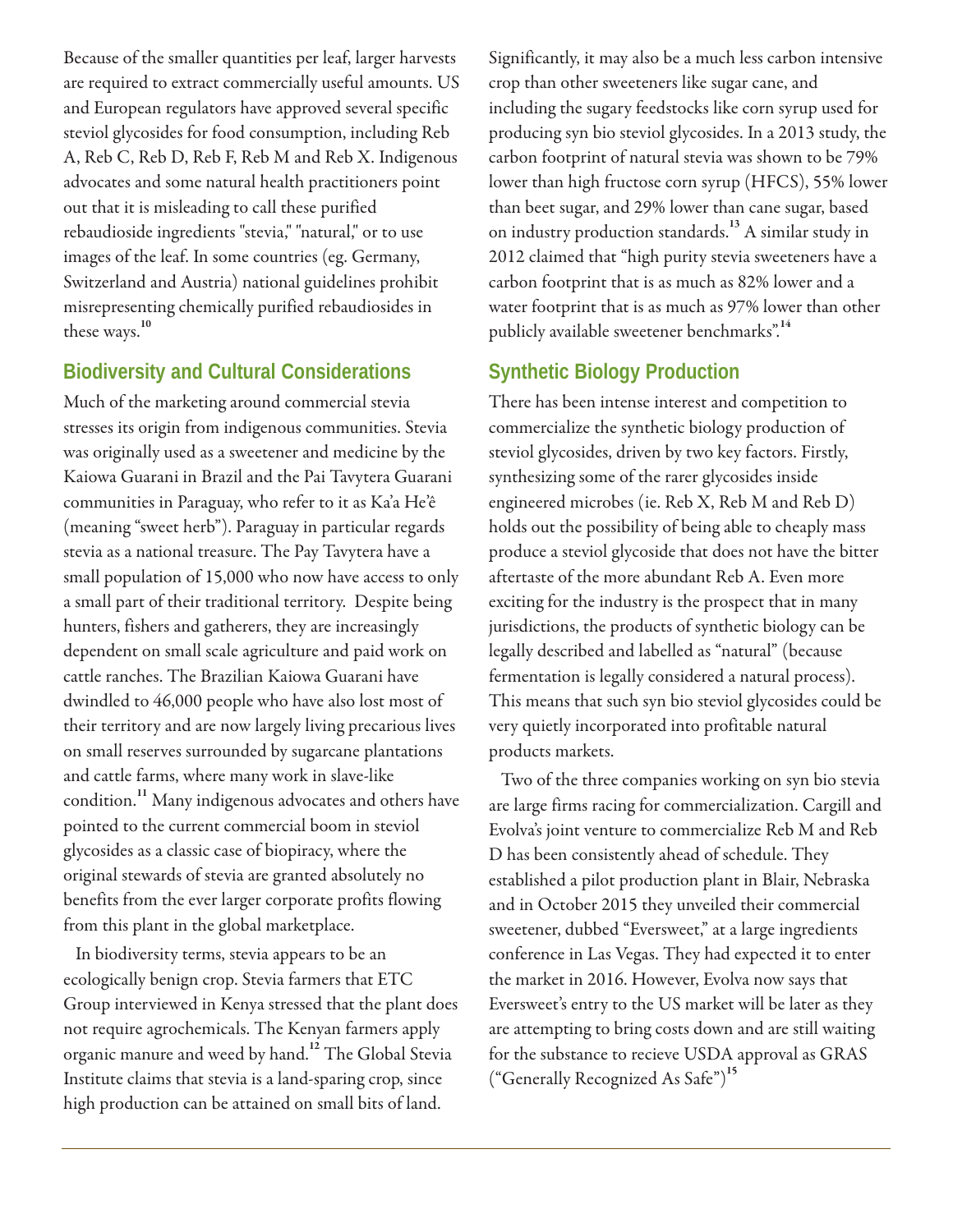Cargill's existing stevia line ("Truvia") and its relationship with Coca Cola, puts both corporate giants in a position to realize high profits, particularly if Coca Cola chooses to substitute real stevia for Eversweet in their "Coke Life" product. Meanwhile, DSM , a large Dutch chemical and ingredients producer, had announced in 2014 that they were seeking USDA GRAS approval for another syn bio stevia and intended to launch their syn bio stevia product by the end of 2015.**<sup>16</sup>** DSM's syn bio yeast produces Reb A, the bitter one. It is expected that both DSM and Cargill/Evolva will seek to market their syn bio steviol glycosides as "natural" ingredients, even though they come from an almost unimaginably extreme genetic engineering process. "We are getting a yeast to produce stevia much as a yeast might produce alcohol, something that is impossible in the natural world," says Greg Kesels, Regional President of Food Ingredients for DSM. Without missing a beat, he concludes "...it is exactly the same product as you might find in nature." Other companies in the US are also getting onboard this train, like Stevia First of California.**<sup>17</sup>**

#### **Implications for the Future**

Syn bio steviol glycosides are poised over the next few years to be one of the largest volume and most commercially important synthesized ingredients to enter a vast amount of food and beverages. Whether DSM or Evolva/Cargill commercialize first, the switch in human consumption of a syn bio-derived sweetener will probably not be advertised. Consumers will continue to be told that they are being offered a "natural" product. Already some companies producing leaf stevia have been speaking out against this coming deception.

In 2014, Pure Circle Stevia said that their polling data showing that consumers expect natural stevia to come from a plant<sup>18</sup>; and in 2015, a number of stevia trade associations openly attacked the new syn bio "fermentation" stevias as likely to damage the industry's reputation:

*Euromonitor* analyst Simone Baroke warns: "Stevia's already wobbly status as the only "natural" low-calorie sweetener is about to be thrown into even greater jeopardy... The mere fact that a product is based on an innocuous raw material is not sufficient to pull the 'natural' wool over consumers' eyes." The European Stevia Association (EUSTAS) concurred: "Of course this will damage the natural reputation of stevia even if (in Europe) stevia extracts are not allowed to be labelled as "natural" but from "natural origin", board member Monica Lorenzo also told *FoodNavigator*, adding, "The expectation of consumers is to get a natural product, and this is no longer the case when produced through fermentation. Furthermore, this is not a fermentation process that could be considered as natural (like for cheese, wine, beer, yoghurts...) but a fermentation process that uses genetically modified yeast, so a type of production that doesn't exist in nature."**<sup>19</sup>**

At the same time, cultivation of true leaf stevia is ramping up, providing much-needed income for small farmers, especially in Kenya. Farmers, in many cases, who also grow a variety of food crops, are effective stewards of local biodiversity. However, if companies like Evolva can scale up production of synthetic yeast (and steviol glycosides), the benefits of the growing market for stevia may go to the shareholders of Cargill and Evolva instead of small farmers. Instead of sustainable cultivation, production based on synthetic organisms could drive demand for sugar, a crop associated with deforestation and human rights abuses, as well as high  $CO<sub>2</sub>$  emissions.